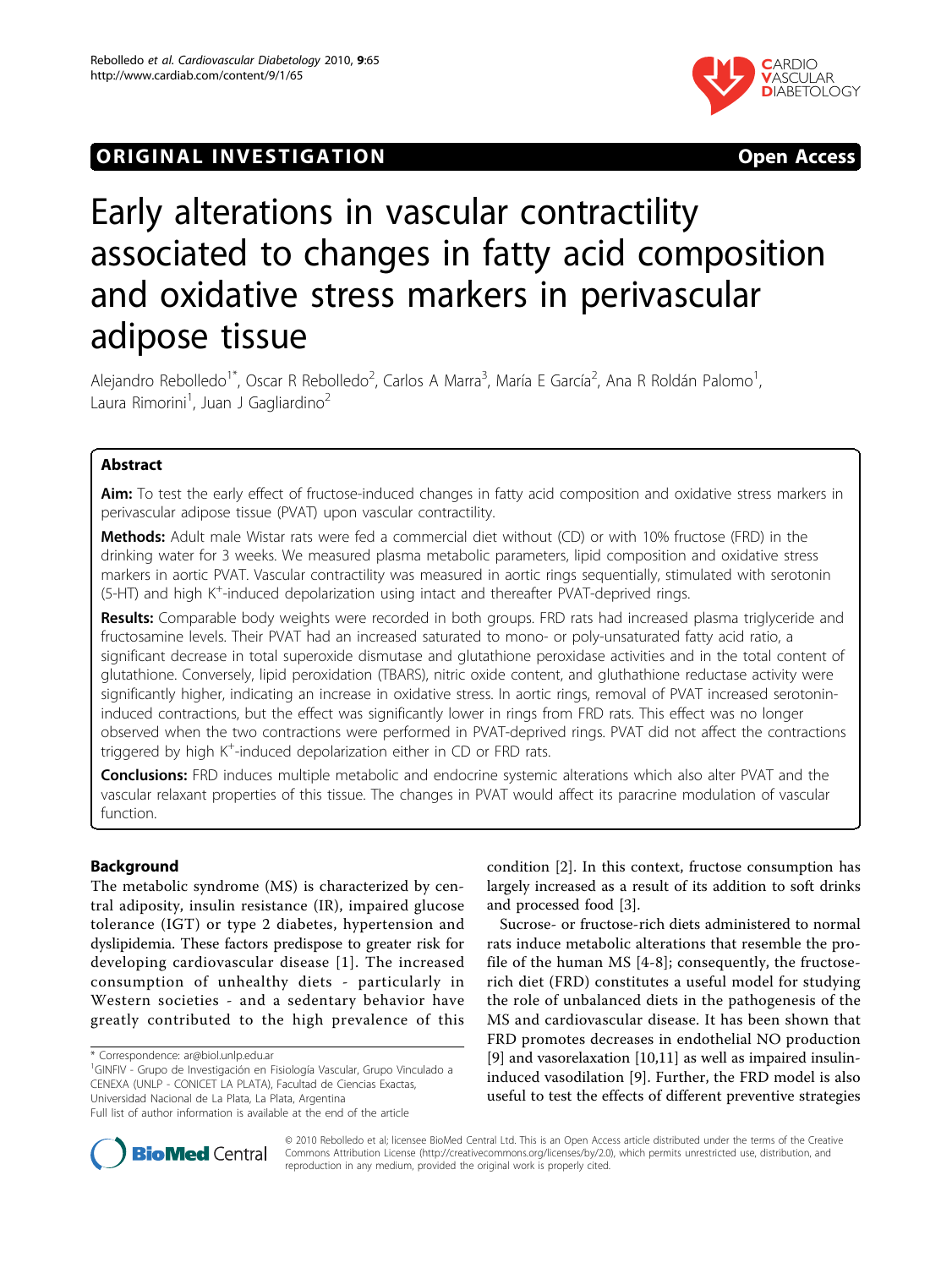aimed at decreasing MS vascular morbidity and mortality.

We have recently shown that rats fed a FRD present marked changes in plasma lipid and hormone profile, oxidative damage to lipoprotein fractions and their fatty acids (FAs), fat content in the liver, and fatty acyl composition of total lipids in abdominal adipose tissue. These multiple abnormalities were associated with significant changes in insulin sensitivity and IGT, marked changes in liver glucose metabolism, decreased pancreatic  $\beta$ -cell mass, and increased production of reactive oxygen species (ROS) [[12](#page-7-0)-[16](#page-7-0)]. The latter effect, commonly described as oxidative stress, contributes to the development and progression of diabetes micro and macrovascular complications [[17-19\]](#page-7-0). Supporting our data, it has been reported that FRD promotes oxidative damage, reducing antioxidant defenses and enhancing ROS production [[3,12,20](#page-7-0)-[22](#page-7-0)]. Time-sequential studies have detected enhanced ROS production as early as one week after FRD administration in aorta, heart and polymorphonuclear cells; besides, vascular and cardiac hypertrophy together with a rise in blood pressure have also been observed [[23\]](#page-7-0). It is not known, however, whether these multiple and early FRD-induced disturbances also affect perivascular adipose tissue (PVAT).

The PVAT consists of a thin layer of fat located outside the adventitial layer, surrounding most systemic blood vessels. Originally, it was considered as a simple mechanical support for vasculature; however, recent studies have demonstrated that PVAT plays an active modulatory role on vessel function in a paracrine fashion through the release of either contractile or relaxant substances which act on the underlying vascular smooth muscle[\[24](#page-7-0)-[29\]](#page-7-0). ROS are among the vasoactive products released by PVAT [[30](#page-7-0),[31\]](#page-7-0). Additionally, recent studies performed in vivo have demonstrated a relationship between PVAT and insulin resistance: insulin sensitivity was negatively correlated with the amount of PVAT at the brachial artery [\[32\]](#page-7-0).

In an attempt to provide an insight into the relationship of impaired PVAT metabolism/function and vascular reactivity, we fed normal rats with a FRD for 3 weeks to test: a) whether FRD reproduces the changes observed in abdominal adipose tissue (fatty acyl compositional changes and increased markers of oxidative stress) in PVAT, and b) the potential effect of these PVAT changes upon the vascular reactivity of aorta rings from control and FRD rats in response to different stimuli.

# Methods

# Materials

Thiobarbituric acid, CoA, N-ethylmaleimide, NAD+, NADH(H), NADPH(H), standards for oxidized and reduced glutathione, serotonin (5-HT), organic and inorganic components for buffer preparations, teraetoxypropane and butylated hydroxytoluene were purchased from Sigma Chemical Co (St. Louis, Mo, USA). Sodium nitrite (99.8% pure) was from Mallinckrodt (Griesheim, Germany). All solvents were HPLC-grade and provided by Carlo Erba (Milano, Italy). Lipid standards for c-gas liquid chromatography (c-GLC) identification were from Serdary Research Laboratories (London, Ontario, Canada). All standards were stored in appropriate solvents under nitrogen atmosphere at -20°C. Concentrations and purities were routinely checked by HPLC and/ or c-GLC. Other chemicals used were reagent grade and obtained from local commercial sources.

#### Animals, plasma determinations and characteristics of the FRD-induced insulin resistance model

Normal male Wistar rats weighing 180-200 g were maintained in a temperature-controlled environment (23°C) with a fixed 12-hour light/dark cycle and fed a standard laboratory rat diet (Ganave, Argentina) for one week (stabilization period); the compositional analysis of this diet has been described elsewhere [[33\]](#page-7-0). Rats were fed according to the American Institute of Nutrition [[34\]](#page-7-0). After that period, rats were divided into two groups and fed the above mentioned diet and tap water (control diet, CD) during 3 weeks, or the same diet with the addition of 10% fructose into the drinking water (FRD). The fructose solution was freshly prepared and changed daily. In both groups, the relative FA content in the diet was 1.5% 16:0, 2.1% 18:0, 26.6% 18:1, 57.3% 18:2 n-6, 1.4% 18:3 n-3, 0.2% 20:3 n-6, 0.2% 20:4  $n-9$ , 0.2% 20:1, and other FAs in trace amounts (< 0.2%) sufficient to cover the animals' nutritional requirements. Before sacrifice, blood samples were obtained from the retroorbital plexus under isoflurane (Florane, Abbot, Argentine) anesthesia; the samples were placed into chilled tubes with heparin, rapidly centrifuged at  $4^{\circ}$ C at 300  $\times$  g, and immediately analyzed or stored at -20°C. Plasma triglycerides, glucose and fructosamine were measured using commercial kits (Bio Systems Diagnostics, Argentina) implemented in an automated clinical analyzer. Insulin levels were determined by radioimmunoassay using rat insulin standard. Insulin resistance was assessed with the HOMA score, calculated with the formula: fasting plasma insulin  $(\mu U/ml) \times$  fasting plasma glucose (mmol/l)/22.5, as described by Matthews et al. [\[35](#page-7-0)].

All the experimental procedures followed during this investigation conformed to the Guide for the Care and Use of Laboratory Animals published by the US National Institutes of Health (NIH publication no. 85- 23, revised 1996) and to the guidelines established by the Animal Welfare Committee of La Plata School of Medicine.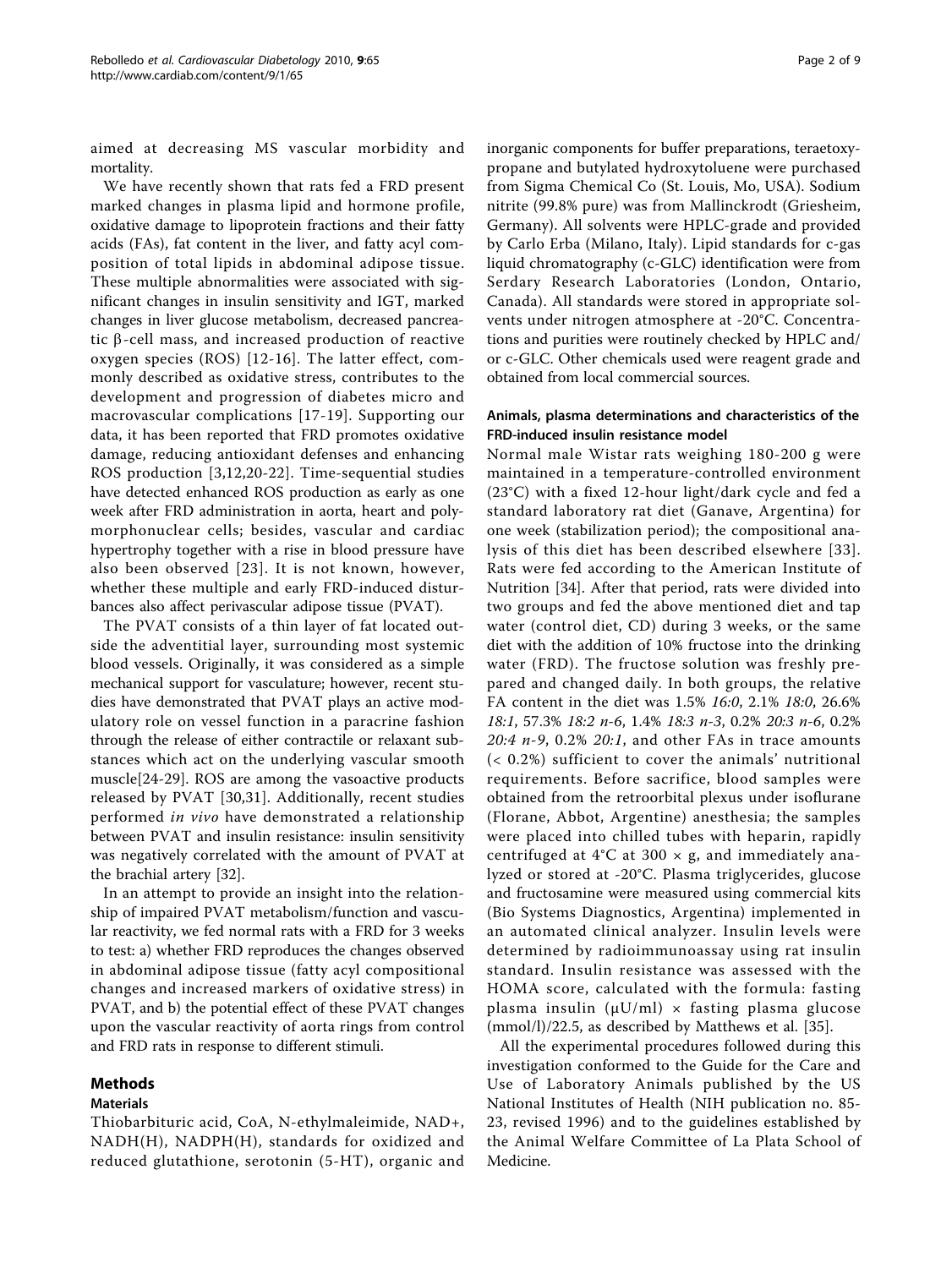#### PVAT measurements

After sacrifice, thoracic aortas were quickly removed and placed in Petri dishes with chilled PBS. The adhered PVAT was dissected under a stereoscopic zoom microscope (Model SMZ645/660, Nikon Instruments Inc., Melvilla, NY, USA). Aliquots of fat tissue weighing 60 to 80 mg were homogenized in a buffer solution containing 50 mM Tris-HCl (pH 7.4), 1.15% KCl, 1 mM N-ethylmaleimide and  $0.1\%$  BHT (v/v) with a glass-teflon microhomogeneizer. The homogenates were centrifuged at  $4^{\circ}C$  (600  $\times$  g) for 20 min and the resulting supernatants were assayed immediately or stored at -70°C under argon atmosphere. The extent of lipid peroxidation was determined by measuring thiobarbituric acid reactive species (TBARS) by the method of Yagi [[36\]](#page-7-0) and expressed as nmol TBARS/mg wet tissue. Teraetoxypropane (Sigma) was used as standard for calibration.

Glutathione and enzymatic antioxidant activity were also determined in PVAT. Total glutathione (GSSG + GSH) was measured following the recycling enzymatic assay described by Brigelius et al. [[37\]](#page-7-0). Superoxide dismutase activities (SOD) were assayed as described by Flohé and Ötting [[38\]](#page-7-0). Glutathione peroxidase (GSHPx) and glutathione reductase (GSHRd) were determined according to Habig et al. [\[39](#page-7-0)] and Carlberg and Mannervik [[40\]](#page-7-0), respectively.

Nitric oxide (NO) content in the homogenates was estimated as the sum of nitrates plus nitrites (NOx), which results as the spontaneous and stable end-point degradation of NO. NOx level was measured with the spectrophotometric method described by Miranda et al. [[41\]](#page-7-0) using sodium nitrite as standard.

#### Lipid composition analysis

Appropriate aliquots of tissue homogenates were processed by c-GLC fatty acyl composition analysis. Briefly, total lipids were extracted by the method of Folch et al. [[42\]](#page-7-0). c-GLC of fatty acid methyl esters (FAME) was performed as previously reported [[43\]](#page-7-0), except that in this case we used a capillary column (Supelco, Avondale, PA, USA) mounted on a Hewlett Packard HP 6890 Series GC System Plus (Avondale, PA) equipped with a terminal computer integrator system. FAME were identified by comparison of their relative retention times with authentic standards, and mass distribution was calculated electronically by quantification of the peak areas.

#### Vascular reactivity studies

The aortas were cut into 3-4 mm wide rings and gently suspended between two stainless steel wires in a waterjacketed organ bath containing Krebs-Ringer bicarbonate (KRB) solution with the following composition (in mM): 130 NaCl, 4.7 KCl, 1.17 Na<sub>2</sub>HPO<sub>4</sub>, 1.16 MgSO<sub>4</sub>, 24.0 NaHCO<sub>3</sub>, 2.5 CaCl<sub>2</sub> and 6 glucose. The solution was continuously bubbled with a mixture of 5%  $CO<sub>2</sub>$ and 95%  $O_2$ , pH 7.4, and kept at 37°C. The lower wire was fixed to a vertical plastic rod immersed in the organ bath, while the upper one was rigidly attached to a force transducer (Letica TRI-201). Initially, arterial rings were stretched until attaining a force of  $\approx$  2 g; thereafter, the rings were allowed to stabilize for 60 min and washed with fresh KRB every 20 min. The signals from the force transducers were amplified and driven into an analog-digital board (DT16EZ, Data Translation, Inc., Marlboro, MA, USA) mounted in a desktop computer. On-line recordings and files for later processing were obtained with the appropriate software (Labtech Notebook Pro, Laboratory Technology Corp., Wilmington, MA, USA).

In some experiments, a high- $K^+$  KRB solution with the following composition was used (in mM): 54.7 NaCl, 80 KCl, 1.17 Na<sub>2</sub>HPO<sub>4</sub>, 1.16 MgSO<sub>4</sub>, 24.0 NaCO3 H, 2.5  $CaCl<sub>2</sub>$  and 6.0 glucose.

To evaluate the potential modulatory role of adipose tissue, whereas some rings were dissected to remove the adherent PVAT, in others PVAT was left intact. In rings with an intact PVAT, a special protocol was developed to study the possible FRD-induced modifications on the relaxant effects of this tissue. For this purpose, a contraction was induced by 5  $\mu$ M 5-HT, which acts through the activation of membrane receptors of vascular smooth muscle. Thereafter, the rings were carefully dismounted from the chambers and PVAT was carefully removed with micro scissors under a stereoscopic zoom microscope. Afterwards, the rings were remounted in the chambers as described before (including the 1-h stabilization), and the 5-HT challenge protocol was repeated. In order to minimize differences among vascular rings, the results of this second exposure to 5-HT were presented as paired to the first one, *i.e.*, the change in the maximal force of the second contraction was expressed as a percentage of the first one. To test the effect of a different vessel contraction stimulatory pathway, we used a similar protocol (challenge of the intact ring followed by the same stimulus applied to the same ring after PVAT removal), but muscle contraction was triggered by high K<sup>+</sup>-induced depolarization.

In order to study whether vascular smooth muscle was affected by the FRD, appropriate controls were performed removing PVAT from CD and FRD rings after isolation of the aorta; the denuded rings were then subjected to the same two sequential steps of the protocol described above, including the demounting and remounting step between the two contractions. Although initially studies were performed using either intact or fatdeprived aorta rings, we later adopted the above mentioned procedure to obtain most consistent and least dispersed data.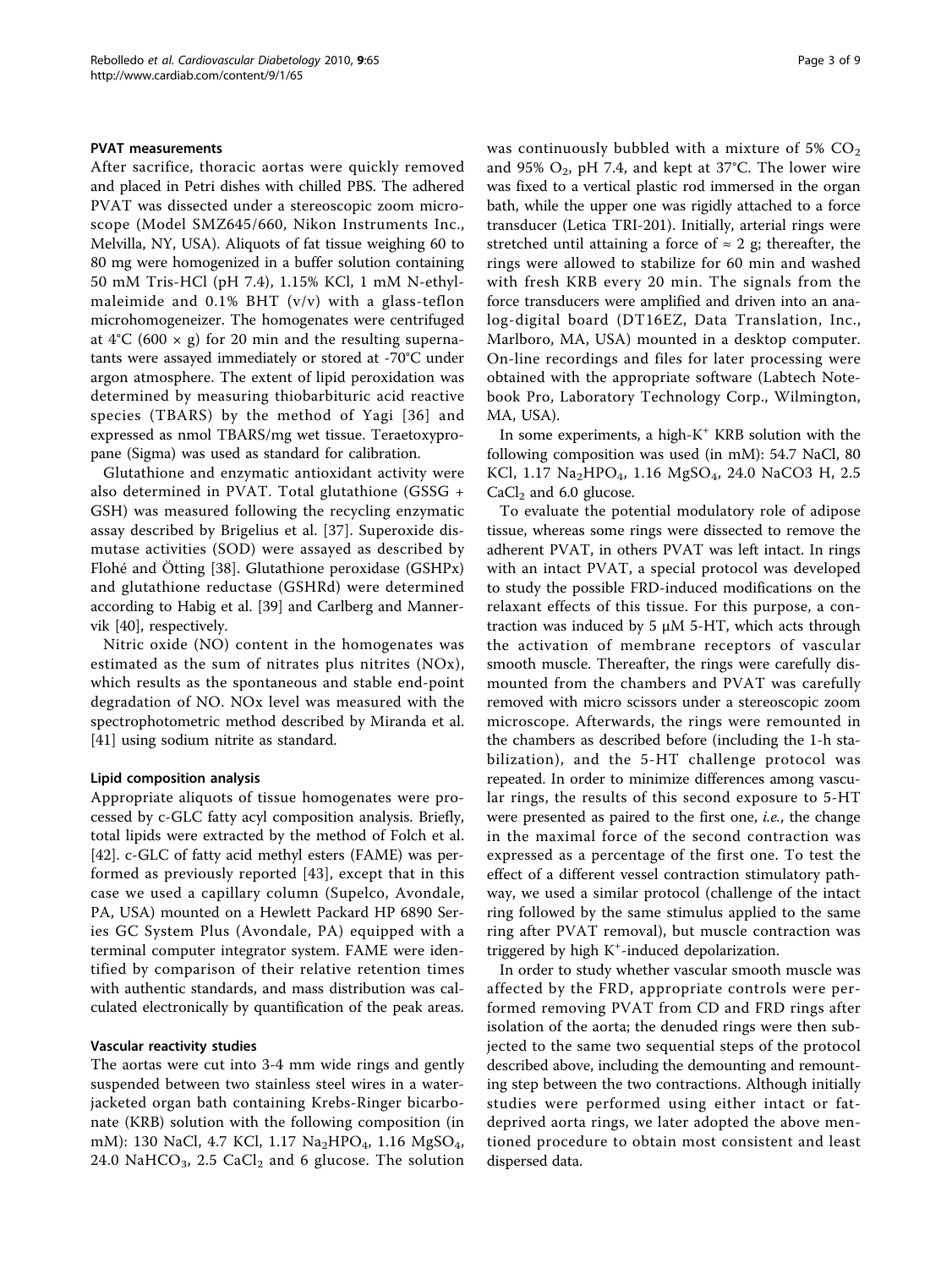#### Statistical analyses

Results are expressed as means ± SEM. One-way ANOVA followed by Bonferroni's test and Student's t-test were used for establishing statistically significant differences between groups. In all instances of statistical analysis,  $P < 0.05$  was considered significant.

#### Results

#### Food intake, body weight and blood parameters

A comparable caloric intake was recorded in both experimental groups. CD and FRD rats consumed an average of 19.2 and 13.3 g/animal/day; FRD animals also consumed 5.26 g fructose (calculated from the amount of fructose solution drinked daily). Accordingly, the food composition for CD vs. FRD rats was 45% carbohydrates, 43% proteins and 12% lipids vs. 60% carbohydrates, 31% proteins and 9% lipids. Consequently, there was a small but not significant difference in caloric intake between CD and FRD rats (55.65  $\pm$  4.54 *vs.* 50.79 ± 3.43 kcal/day, respectively), No differences were detected in initial and final body weight between the experimental groups.

There were no significant differences in fasting plasma glucose between groups (FRD vs. CD,  $6.28 \pm 0.15$  vs.  $6.05 \pm 0.15$  mmol/L). FRD rats, however, had significantly higher plasma triglyceride, fructosamine and insulin levels  $(1.61 \pm 0.14 \text{ vs. } 1.13 \pm 0.08 \text{ mmol/L}, P < 0.02$ ; 162.6  $\pm$  3.3 *vs.* 146.2  $\pm$  5.6  $\mu$ mol/L, P < 0.03; 1.12  $\pm$  0.04 vs.  $0.86 \pm 0.10$ ,  $P < 0.05$ ) as well as HOMA insulin resistance index  $(7.66 \pm 0.31 \text{ vs. } 5.16 \pm 0.21, \text{ P} < 0.001,$ respectively) than CD rats. These results validate the presence of an early fructose-induced metabolic disturbance and glucoxidative state in FRD rats, as described previously [\[12,13,15\]](#page-7-0).

# PVAT: FA composition, antioxidant defense system, TBARS and NOx

The FA composition of total lipids extracted from PVAT of both experimental groups is shown in Table 1. FRD administration for 3 weeks increased the proportion of saturated myristic (14:0), palmitic (16:0) and stearic (18:0) acids by 37%, 17% and 24%, respectively. Conversely, the stearic acid derivative oleic acid (18:1) showed a significant 22% decrease. The polyunsaturated fatty acids (PUFAs) of the n-6 family showed an uneven behavior in FRD rats: the percentages of eicosatrienoic (20:3n-6) and arachidonic (20:4n-6) FAs decreased significantly (66% and 33%, respectively), while the linoleic (18:2n-6) and alpha and gamma-linolenic (18:3n-3) acid proportions remained unchanged. Thus, the total amount of PUFAs decreased significantly in FRD rats. Accordingly, the ratios of total saturated to monounsaturated FAs and total saturated FAs to PUFAs were higher in this experimental group.

|  | Table 1 Fatty acid composition (mol %) of total lipids of |  |  |
|--|-----------------------------------------------------------|--|--|
|  | <b>PVAT from CD and FRD rats</b>                          |  |  |

| FA                                                       | CD              | <b>FRD</b>          |
|----------------------------------------------------------|-----------------|---------------------|
| 14:0 (myristic acid)                                     | $1.9 \pm 0.13$  | $2.6 \pm 0.10$ ***  |
| 16:0 (palmitic acid)                                     | $27.6 + 1.03$   | $32.3 \pm 0.70$ **  |
| 16:1 (palmitoleic acid)                                  | $1.0 \pm 0.09$  | $0.5 \pm 0.05$ ***  |
| 18:0 (stearic acid)                                      | $19.4 \pm 0.65$ | 24.1 $\pm$ 0.65 *** |
| <b>18:1</b> (oleic acid)                                 | $12.8 \pm 0.35$ | $10.0 \pm 0.20$ *** |
| <b>18:2 n-6</b> (linoleic acid)                          | $15.4 \pm 0.33$ | $15.9 + 0.60$       |
| <b>18:3 n-3</b> ( $\alpha$ and $\gamma$ linolenic acids) | $0.2 \pm 0.02$  | $0.2 \pm 0.01$      |
| 20:3 n-6 (eicosatrienoic acid)                           | $0.3 + 0.02$    | $0.1 \pm 0.02$ ***  |
| 20:4 n-6 (arachidonic acid)                              | $21.6 \pm 1.53$ | $14.5 \pm 0.90$ *** |
| $\Sigma$ Sat/ $\Sigma$ Mono                              | $3.62 \pm 0.08$ | $5.72 \pm 0.13$ *** |
| $\Sigma$ pufa                                            | $37.5 + 0.74$   | $30.7 \pm 0.45$ *** |
| $\Sigma$ Sat/ $\Sigma$ PUFA                              | $1.31 + 0.04$   | $1.93 \pm 0.03$ *** |

The values represent the means  $\pm$  SEM; n = 11 animals for each group. Asterisks indicate P values for differences between CD and FRD; \*\*\*< 0.001,  $*** < 0.01$ .

CD: control; FRD: fructose-fed rats; Sat: saturated; Mono: monounsaturated; PUFA: polyunsaturated fatty acids.

FRD significantly modified those parameters related to the antioxidant defense system and the main biomarkers of oxidative damage (total GSH, TBARS and NOx). Total SOD and GSHPx activities as well as total glutathione content (GSH + GSSG) were significantly lower in PVAT homogenates of FRD rats. Conversely, TBARS content and total  $NO<sub>x</sub>$  and GSH-Rd activity were significantly higher in these rats (Table [2](#page-4-0)).

#### Vascular reactivity studies

Since it is known that PVAT attenuates the smooth muscle force development induced by 5-HT [\[24](#page-7-0),[25\]](#page-7-0), we tested its effect (5 μM concentration) upon two paired contractions (intact and PVAT-deprived rings) of aorta rings obtained from CD and FRD rats (see above). Removal of PVAT increased the developed force; as shown in Figure [1A](#page-4-0), the second contraction (ring without PVAT) was bigger than the first one (intact ring). In the case of aortic rings from FRD animals, however, the increased force recorded after PVAT removal was significantly smaller than the one observed in rings obtained from CD animals (Figure [1A](#page-4-0)). This effect was no longer observed when the two contractions were performed in PVAT-deprived rings (Figure [1B\)](#page-4-0). Additionally, the second contractions in these rings showed only a small and comparable increase in either CD or FRD rats (data not shown).

A similar experimental protocol was performed using high extracellular  $K^+$ , that triggers smooth muscle cell contraction by depolarization and subsequent opening of voltage-operated  $Ca^{2+}$  channels. Results showed that PVAT does not affect the force development induced by depolarization; in fact, the percentage of increase of the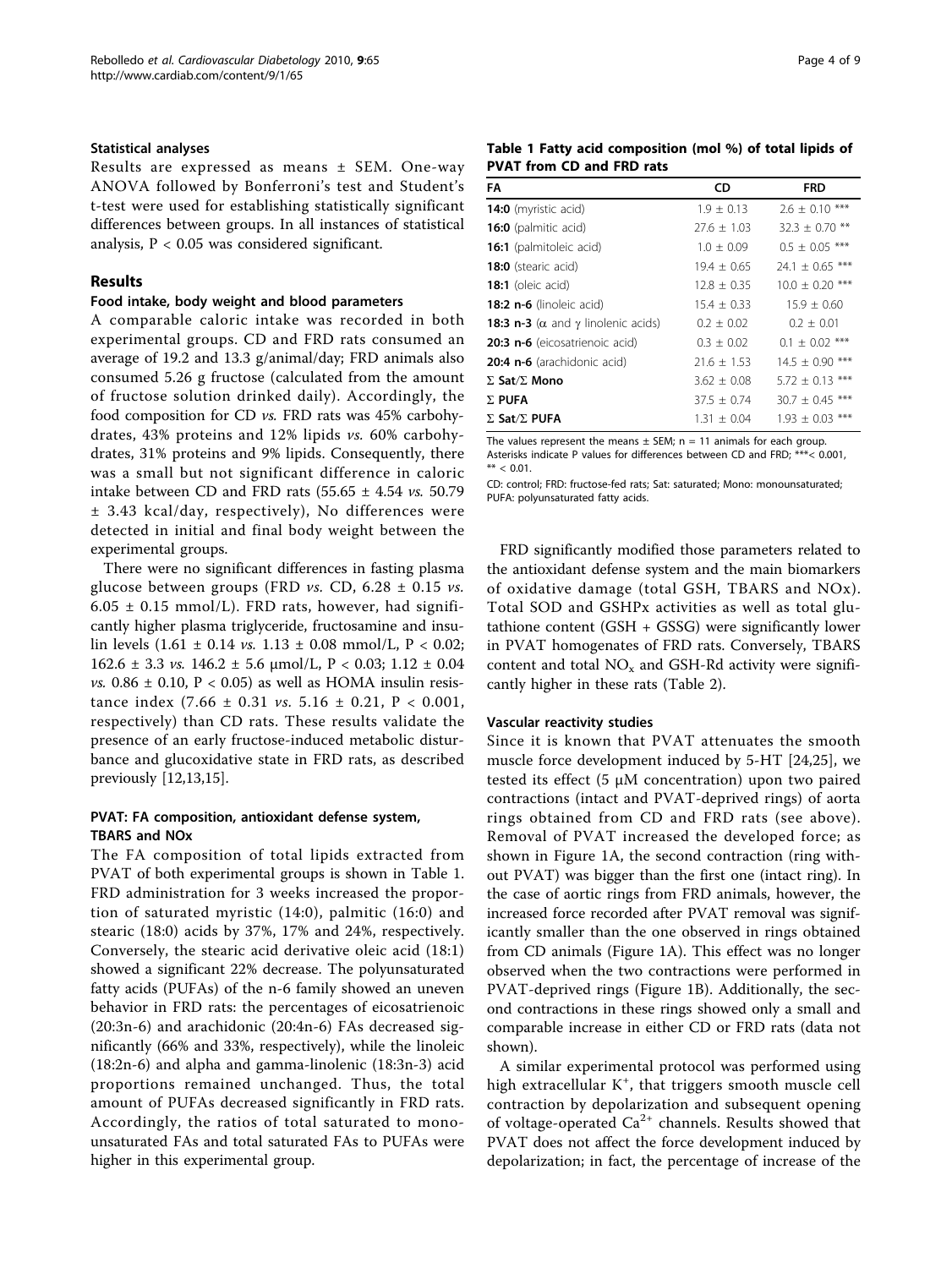<span id="page-4-0"></span>

|                         | SOD<br>(U/mq)   | GSH-Px<br>(U/mq) | GSH-Rd<br>(U/mq) | <b>TBARS</b><br>(nmol/mq) | NO <sub>v</sub><br>(pmol/mq) | $GSH + GSSG$<br>(pmol/mq) |
|-------------------------|-----------------|------------------|------------------|---------------------------|------------------------------|---------------------------|
| CD <sup>a</sup>         | $7.96 \pm 0.45$ | $12.14 + 0.94$   | $19.60 + 1.10$   | $0.27 \pm 0.01$           | $110.18 + 5.89$              | $88.40 + 4.42$            |
| <b>FRD</b> <sup>b</sup> | $4.98 + 0.13$   | $6.22 + 0.27$    | $26.85 + 1.15$   | $0.53 + 0.03$             | $215.38 + 5.03$              | $47.08 + 1.98$            |
| a $vs. b. P$            | < 0.001         | < 0.001          | < 0.001          | < 0.001                   | < 0.001                      | < 0.001                   |

Values represent the means ± SEM. n = 7 animals for each group. CD: control; FRD: fructose-fed rats; SOD: superoxide dismutase; GSH-Px: glutathione peroxidase; GSH-Rd: glutathione reductase; TBARS: thiobarbituric acid reactive species; NOx: nitrates plus nitrites; GSH+GSSG: total content of glutathione in PVAT.

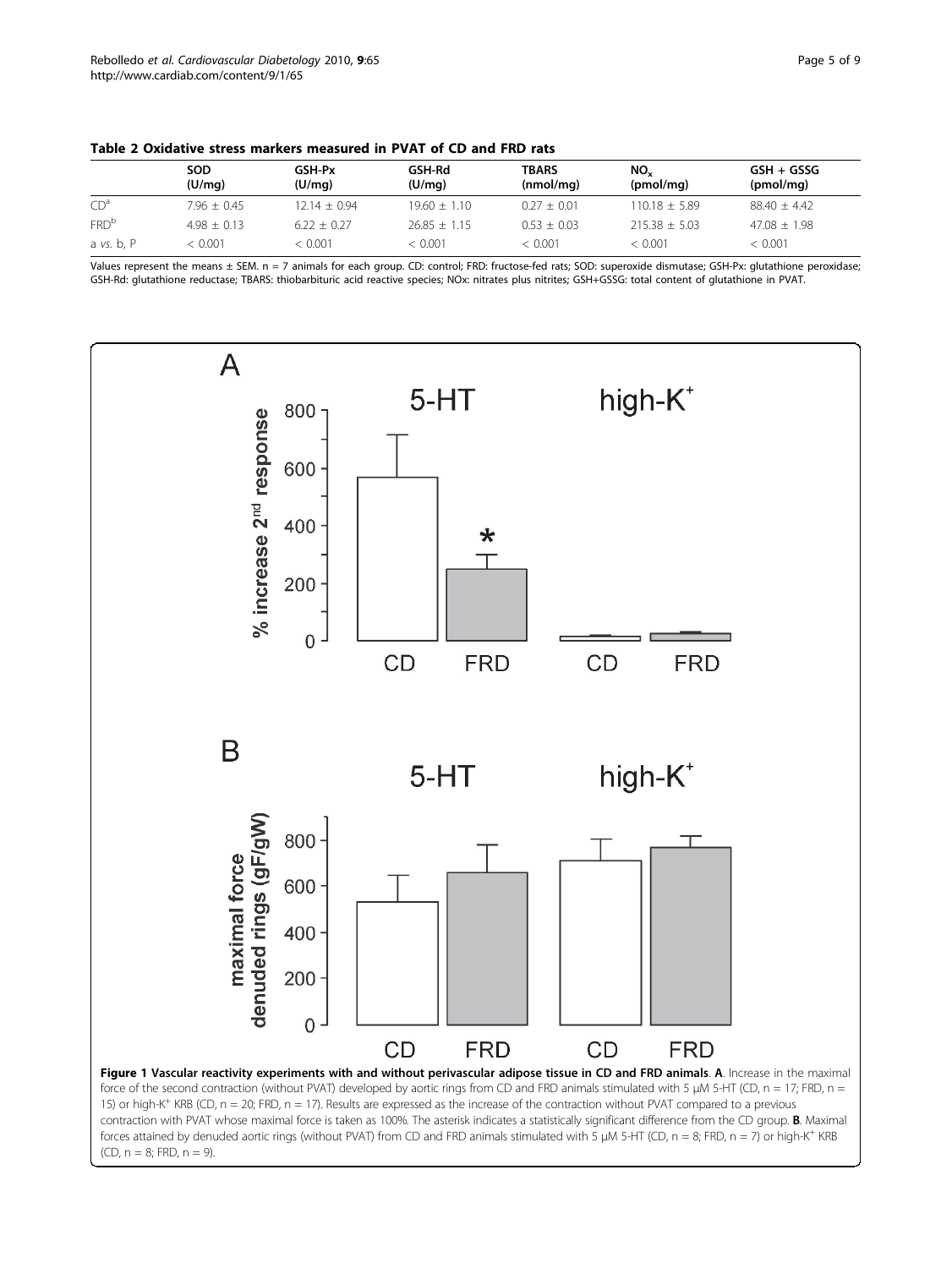second contraction (without PVAT) was small and of the same magnitude as that recorded in PVAT-deprived rings (Figure [1A\)](#page-4-0). The lack of effect of PVAT on smooth muscle contractions induced by high extracellular  $K^+$  was also observed in aortic rings obtained from FRD animals (Figure [1A](#page-4-0)). Furthermore, no differences were seen between CD and FRD PVAT-deprived rings in the maximal force produced by depolarization with high  $K^+$  (Figure [1B](#page-4-0)).

# **Discussion**

## Blood parameters measured in the FRD- rats model

As already reported, we have currently recorded a significant increase in plasma fructosamine level in rats fed a FRD for 3 weeks, indicating an increment in systemic protein glycosylation [[15,19](#page-7-0)]. Since no differences were recorded in fasting glucose levels but FRD rats had IGT, we must assume that these rats present abnormally high postprandial glucose levels. FRD rats also had higher circulating insulin levels and HOMA score values, thus supporting the presence of an IR state. Hypertriglyceridemia - another IR-inducer [\[3](#page-7-0),[12,15,22](#page-7-0)] - was also present in these rats due to a combined effect of excess FA provision to the liver, decreased esterification in adipose tissue, and attenuation of the lowering effect of insulin on hepatic VLDL secretion. Such changes can be ascribed to a) the increased hepatic *de novo* lipogenesis observed during high carbohydrate feeding [\[44](#page-7-0)], b) the inhibition of lipoproteinlipase (LPL) activity reported in FRD rats [\[45](#page-8-0)], and c) the consequent decrease in VLDL and chylomicron hydrolysis.

# PVAT measurements

#### Lipid composition analysis and PVAT redox state

In line with the above mentioned changes, PVAT fatty acyl lipid composition showed significant changes in FRD rats, mainly an increase in saturated FAs and a decrease in mono- and polyunsaturated FAs, resulting in a rise of the saturated/MUFA and saturated/PUFA ratios. We have previously reported similar changes in the abdominal adipose tissue of these rats, with increases in the saturated to unsaturated FAs ratios associated with decreases in the tissue's antioxidant defenses [\[12,13\]](#page-7-0).

The PVAT redox state was also modified by the fructose overload, as shown by a) a decreased activity of key antioxidant enzymes such as SOD and GSH-Px, which account for the excessive production of superoxide anion and organic peroxides, respectively, b) a reduction in glutathione content, the major antioxidant of watersoluble cellular components, c) an increased GSH-Rd activity that likely reflects a compensatory mechanism to return oxidized glutathione to its reduced state, and d) a higher NO production, which may reflect the activation of the inducible isoform of NO synthase in response to the augmented oxidative stress. Altogether, these alterations decreased the cell capacity to cope with oxidative stress and are responsible for the recorded increase in biomarkers of oxidative damage, mainly lipid peroxidation products, estimated through the TBARS concentration in PVAT. As mentioned before, excessive chain breaking produced by reactive species is reflected in the altered saturated/unsaturated FAs ratio present in PVAT triglycerides. These changes resemble those reported in abdominal adipose tissue [[12,13,15\]](#page-7-0), thus suggesting that they are the consequence of a general rather than a single local gluco-oxidative stress and can partly explain the association between adipose tissue and vascular dysfunction.

The presence of increased oxidative stress in different tissues of IR and diabetic animals has also been reported, such as a NO synthase dysfunction in Goto-Kakizaki rats, which could be attenuated by exercise [\[46\]](#page-8-0), and increased ROS production in aortas of streptozotcin-diabetic mice, that was reverted by aminoguanidine administration [\[47](#page-8-0)]. Vascular reactivity

It has been reported that IR states and type 2 diabetes are associated to the development of vascular complications, mostly related to hyperglycemia, dyslipidemia, protein glycation and enhanced oxidative stress [[48\]](#page-8-0). All these alterations are present in FRD rats, and animals fed with such diet for 8 weeks presented endothelial dysfunction related to reduced NO synthesis and increased oxidative stress [[49](#page-8-0)].

In our study, we tested whether the significant FRDinduced changes on PVAT lipid composition and redox status affected vessel contractility. For that purpose, we used both intact and PVAT-deprived aorta rings and two different stimuli: a) 5-HT, because it induces a PVAT-dependent relaxant response [[24](#page-7-0)], and b) depolarization by high extracellular K<sup>+</sup>, because it does not provoke relaxation in a PVAT-dependent fashion. Results showed that removal of PVAT increased the force developed by aortic rings in response to 5-HT; however, such increase was significantly smaller in rings from FRD rats. This effect was no longer observed when the two contractions were performed in PVAT-deprived rings. On the other hand, no differences were recorded in rings from CD and FRD rats in the contractile response to high extracellular K<sup>+</sup>, neither using intact nor PVAT-deprived rings. The latter effect was not unexpected, since factors released by PVAT would produce vascular smooth muscle relaxation through the hyperpolarization achieved by the opening of  $K^+$  channels  $[24,26,28]$  $[24,26,28]$  $[24,26,28]$  $[24,26,28]$  $[24,26,28]$ , and K<sup>+</sup> channel activation does not hyperpolarize the cell when the extracellular  $K^+$  concentration is high. Interestingly, there would be regional differences in the type of  $K^+$  channels activated by PVAT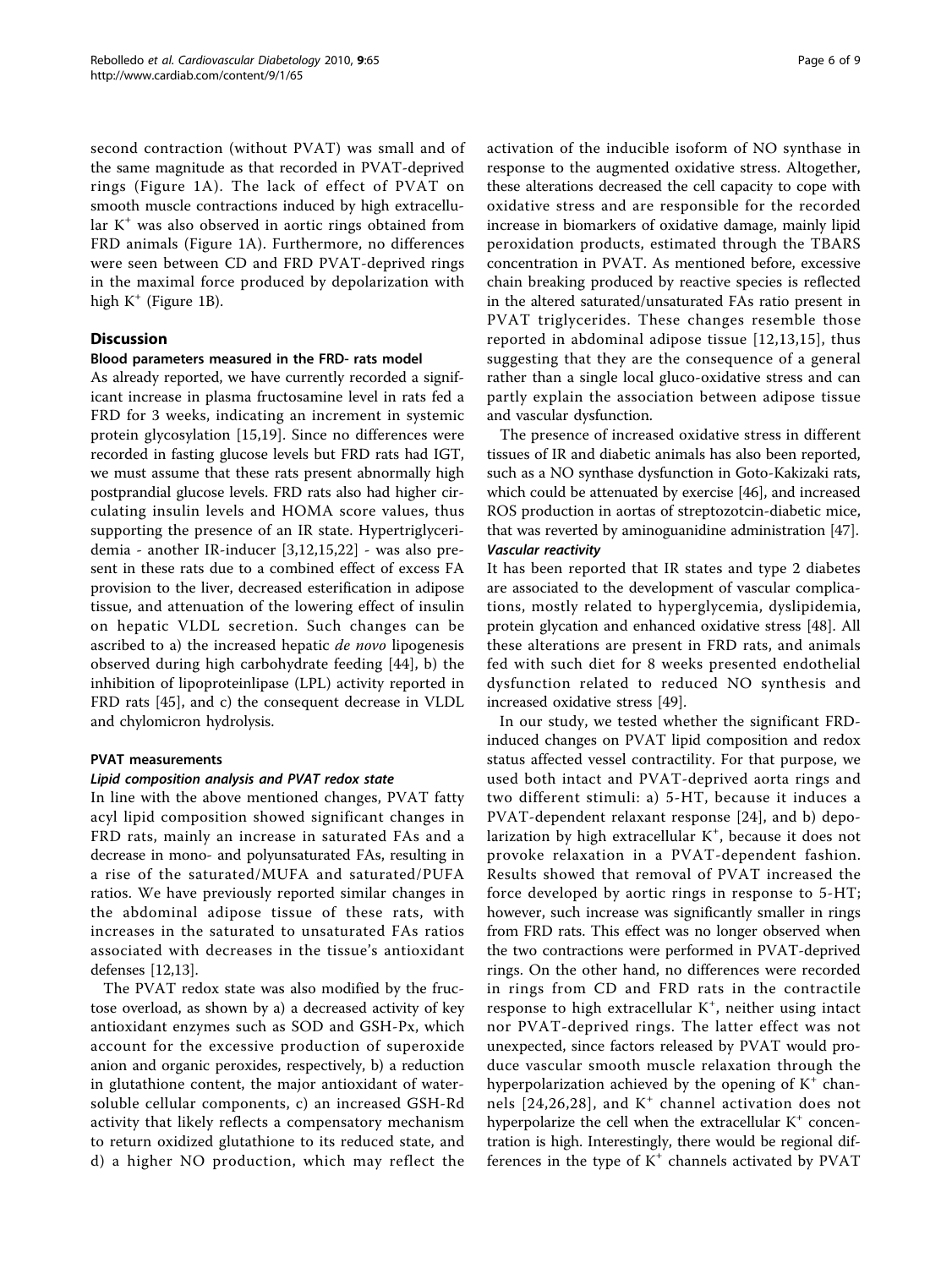relaxing factors: while in some vessels there are high-conductance Ca<sup>2+</sup>-activated K<sup>+</sup> channels (BK<sub>Ca</sub>) [[26\]](#page-7-0), in others ATP-sensitive K<sup>+</sup> channels (K<sub>ATP</sub>) [[24\]](#page-7-0) or delayed-rectifier K<sup>+</sup> channels (K<sub>V</sub>) [[28\]](#page-7-0) are the target. We cannot rule out the possibility that agonists produced by the PVAT in FRD rats modified the vascular smooth muscle cells-IP3 receptor properties, as it occurred in rat models of type 1 diabetes [[50\]](#page-8-0).

As already mentioned, there were no differences in the contractile forces developed by 5-HT or by high extracellular K<sup>+</sup> between CD and FRD rings without PVAT (Figure [1B\)](#page-4-0). Consequently, the current results suggest that in FRD rats, at least in the period studied, the paracrine PVAT function rather than the smooth muscle function was affected. Comparable results regarding aortic rings without PVAT were reported by Verma et al. [[51](#page-8-0)]: these authors found that administration of a diet supplemented with a fructose concentration higher than ours (66% fructose) for 3 weeks did not affect vascular reactivity to noradrenaline.

The effect of PVAT upon vascular function could be ascribed to many molecules produced by this tissue. ROS, namely superoxide anion [[30](#page-7-0)] and  $H_2O_2$  [[31\]](#page-7-0) are two of the vasoactive substances released by PVAT. Thus, the change in the redox state (SOD and others) produced by the FRD will surely affect their concentrations. However, since superoxide anion promotes vessel contraction while  $H_2O_2$  induces its relaxation, the final outcome will depend on their relative PVAT production/release balance. Further experiments are required to define whether the changes observed in the vascular response to 5-HT are the consequence of the increased ROS production/action or just casually associated. In this regard, it would also be interesting to study whether FRD administration for a longer period accentuates the currently described PVAT alterations.

Despite the significant association between glucooxidative stress markers and relaxation changes recorded, some other factors released by PVAT, such as leptin [[52](#page-8-0)], could also play a role as a signal in our model. In this regard, we have already reported that FRD-fed rats have high serum leptin levels and that their abdominal adipose tissue has a higher expression of its gene and releases larger amounts of leptin [[13\]](#page-7-0). Considering that all the changes recorded in the parameters measured in PVAT are highly similar to those reported in abdominal adipose tissue, we could therefore assume that leptin's behaviour would follow the same pattern. Altogether, these results support the concept of the important role of the crosstalk between PVAT fat and vascular function [\[53](#page-8-0),[54\]](#page-8-0).

Even when we found a great coincidence among gluco-oxidative stress markers, changes in PVAT composition and those measured in vascular properties, other factors such as hypertension - present in the FRD model [[8\]](#page-7-0) - could also participate in the underlying mechanism responsible for the latter. Anyhow, and as part of the complex net of interactions present in this animal model, the increased formation of ROS also contributes to fructose-induced hypertension.

#### Final remarks and conclusions

The current results evidence that an increased intake of fructose induces multiple metabolic and endocrine systemic alterations which are concomitant with significant changes in PVAT fatty acyl composition and oxidative stress biomarkers. These changes were similar to those measured in abdominal adipose tissue in this rat model. While at this stage (3 weeks of treatment) the vascular smooth muscle response was still unaffected, alterations in the vascular relaxant properties dependent on the PVAT were already evident. These results should contribute to elucidate, at least partly, the strong association between adipose tissue and vascular dysfunction. They also suggest that at early stages of this rat model that resemble the human MS, alterations in the paracrine function of PVAT precede those of vascular smooth muscle. Finally, the FRD rat model represents a valuable experimental tool to study the effect of agents potentially able to prevent or attenuate the vascular pathology associated with the MS and type 2 diabetes. Further, high fructose diets certainly promote multiple undesirable metabolic and vascular disorders.

#### Acknowledgements

This work was partially supported with funds provided by the National Research Council of Argentina (CONICET). AR, CAM and JJG are members of the Research Career of CONICET. The authors thank Adriana Di Maggio for careful manuscript edition.

#### Author details

<sup>1</sup>GINFIV - Grupo de Investigación en Fisiología Vascular, Grupo Vinculado a CENEXA (UNLP - CONICET LA PLATA), Facultad de Ciencias Exactas, Universidad Nacional de La Plata, La Plata, Argentina. <sup>2</sup>CENEXA - Centro de Endocrinología Experimental y Aplicada, UNLP-CONICET LA PLATA, Centro Colaborador OPS/OMS), Facultad de Ciencias Médicas, Universidad Nacional de La Plata. La Plata, Argentina. <sup>3</sup>INIBIOLP - Instituto de Investigaciones Bioquímicas de La Plata, UNLP-CONICET LA PLATA, Cátedra de Bioquímica y Biología Molecular, Facultad de Ciencias Médicas, Universidad Nacional de La Plata, La Plata, Argentina.

#### Authors' contributions

AR and JJG conceived and designed the study, performed the statistical analyses and drafted the manuscript. AR, ARRP and LR carried out the vascular reactivity experiments. CAM performed the enzymatic and lipid peroxidation assays. ORR and MEG carried out fructosamine, lipid, triglyceride and lipid peroxidation determinations. All authors read and approved the final manuscript.

#### Competing interests

The authors declare that they have no competing interests.

Received: 2 August 2010 Accepted: 21 October 2010 Published: 21 October 2010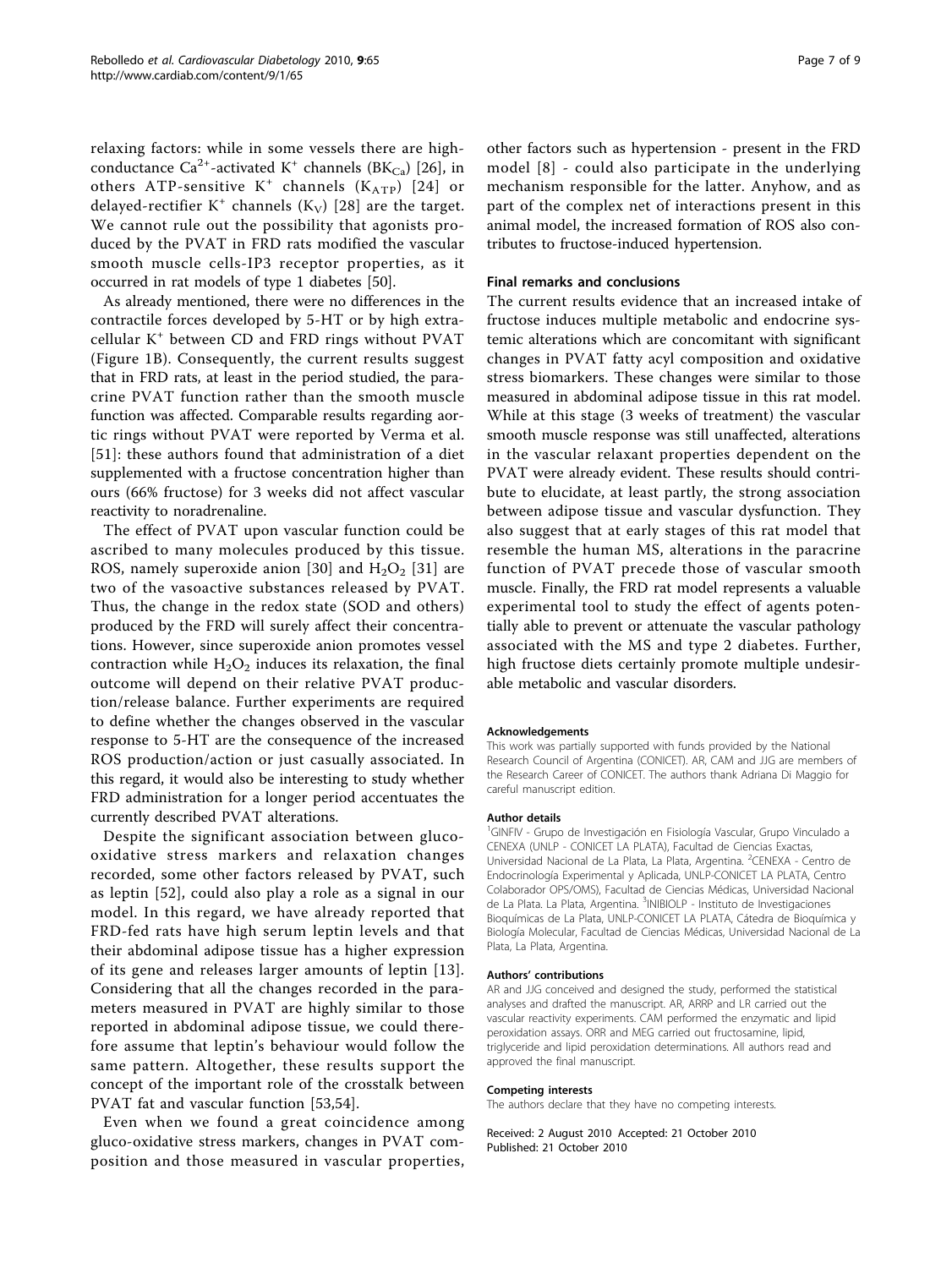#### <span id="page-7-0"></span>References

- 1. Grundy SM, Brewer HB, Cleeman JI, Smith SC Jr, Lenfant C, American Heart Association; National Heart, Lung, and Blood Institute: [Definition of](http://www.ncbi.nlm.nih.gov/pubmed/14744958?dopt=Abstract) [metabolic syndrome: Report of the National Heart, Lung and Blood](http://www.ncbi.nlm.nih.gov/pubmed/14744958?dopt=Abstract) [Institute/American Heart Association conference on scientific issues](http://www.ncbi.nlm.nih.gov/pubmed/14744958?dopt=Abstract) [related to definition.](http://www.ncbi.nlm.nih.gov/pubmed/14744958?dopt=Abstract) Circulation 2004, 109:433-438.
- Bray GA, Nielsen SJ, Popkin BM: [Consumption of high-fructose corn syrup](http://www.ncbi.nlm.nih.gov/pubmed/15051594?dopt=Abstract) [in beverages may play a role in the epidemic of obesity.](http://www.ncbi.nlm.nih.gov/pubmed/15051594?dopt=Abstract) Am J Clin Nutr 2004, 79:537-543.
- 3. Girard A, Madani S, Boukortt F, Cherkaoui-Malki M, Belleville J, Prost J: [Fructose-enriched diet modifies antioxidant status and lipid metabolism](http://www.ncbi.nlm.nih.gov/pubmed/16815490?dopt=Abstract) [in spontaneously hypertensive rats.](http://www.ncbi.nlm.nih.gov/pubmed/16815490?dopt=Abstract) Nutrition 2006, 22:758-766.
- 4. Dai S, Todd ME, Lee S, McNeill JH: [Fructose loading induces](http://www.ncbi.nlm.nih.gov/pubmed/7828085?dopt=Abstract) [cardiovascular and metabolic changes in nondiabetic and diabetic rats.](http://www.ncbi.nlm.nih.gov/pubmed/7828085?dopt=Abstract) Can J Physiol Pharmacol 1994, 72:771-781.
- Gutman R, Basilico MZ, Bernal C, Chicco A, Lombardo YB: Long-term administration of a sucrose-rich diet to normal rats: relationship between metabolic and hormonal profiles and morphological changes in the endocrine pancreas. Metabolism 1987, 45:1527-1532.
- 6. Catena C, Giacchetti G, Novello M, Colussi G, Cavarape A, Sechi LA: [Cellular](http://www.ncbi.nlm.nih.gov/pubmed/14573337?dopt=Abstract) [mechanisms of insulin resistance in rats with fructose-induced](http://www.ncbi.nlm.nih.gov/pubmed/14573337?dopt=Abstract) [hypertension.](http://www.ncbi.nlm.nih.gov/pubmed/14573337?dopt=Abstract) Am J Hypertens 2003, 16:973-978.
- 7. Tobey TA, Mondon CE, Zavaroni I, Reaven GM: [Mechanism of insulin](http://www.ncbi.nlm.nih.gov/pubmed/7043185?dopt=Abstract) [resistance in fructose-fed rats.](http://www.ncbi.nlm.nih.gov/pubmed/7043185?dopt=Abstract) Metabolism 1982, 31:608-612.
- 8. Tran LT, Yuen VG, McNeill JH: [The fructose-fed rat: a review on the](http://www.ncbi.nlm.nih.gov/pubmed/19536638?dopt=Abstract) [mechanisms of fructose-induced insulin resistance and hypertension.](http://www.ncbi.nlm.nih.gov/pubmed/19536638?dopt=Abstract) Mol Cell Biochem 2009, 332:145-159.
- 9. Bourgoin F, Bachelard H, Badeau M, Mélançon S, Pitre M, Larivière R, Nadeau A: [Endothelial and vascular dysfunctions and insulin resistance](http://www.ncbi.nlm.nih.gov/pubmed/18599593?dopt=Abstract) [in rats fed a high-fat, high-sucrose diet.](http://www.ncbi.nlm.nih.gov/pubmed/18599593?dopt=Abstract) Am J Physiol Heart Circ Physiol 2008, 295:H1044-H1055.
- 10. Romanko OP, Ali MI, Mintz JD, Stepp DW: [Insulin resistance impairs](http://www.ncbi.nlm.nih.gov/pubmed/19382001?dopt=Abstract) [endothelial function but not adrenergic reactivity or vascular structure](http://www.ncbi.nlm.nih.gov/pubmed/19382001?dopt=Abstract) [in fructose-fed rats.](http://www.ncbi.nlm.nih.gov/pubmed/19382001?dopt=Abstract) Microcirculation 2009, 16:414-423.
- 11. Katakam PV, Ujhelyi MR, Hoenig ME, Miller AW: [Endothelial dysfunction](http://www.ncbi.nlm.nih.gov/pubmed/9728076?dopt=Abstract) [precedes hypertension in diet-induced insulin resistance.](http://www.ncbi.nlm.nih.gov/pubmed/9728076?dopt=Abstract) Am J Physiol 1998, 275(3 Pt 2):R788-792.
- 12. Rebolledo OR, Marra CA, Raschia A, Rodriguez S, Gagliardino JJ: Abdominal adipose tissue: early metabolic dysfunction associated to insulin resistance and oxidative stress induced by an unbalanced diet. Horm Metab Res 2008, 40:794-800.
- 13. Alzamendi A, Giovambattista A, Raschia A, Madrid V, Gaillard RC, Rebolledo O, Gagliardino JJ, Spinedi E: [Fructose-rich diet-induced](http://www.ncbi.nlm.nih.gov/pubmed/19165636?dopt=Abstract) [abdominal adipose tissue endocrine dysfunction in normal male rats.](http://www.ncbi.nlm.nih.gov/pubmed/19165636?dopt=Abstract) Endocrine 2009, 35:227-232.
- 14. Maiztegui B, Borelli MI, Raschia MA, Del Zotto H, Gagliardino JJ: [Islet](http://www.ncbi.nlm.nih.gov/pubmed/19039094?dopt=Abstract) [adaptive changes to fructose-induced insulin resistance:](http://www.ncbi.nlm.nih.gov/pubmed/19039094?dopt=Abstract) β-cell mass, [glucokinase, glucose metabolism and insulin secretion.](http://www.ncbi.nlm.nih.gov/pubmed/19039094?dopt=Abstract) J Endocrinol 2009, 200:139-49.
- 15. García ME, Marra CA, Rebolledo OR: [Glycoxidative stress-induced damage](http://www.ncbi.nlm.nih.gov/pubmed/20082562?dopt=Abstract) [on lípid profile in a fructose-enriched diet model of insulin resistance in](http://www.ncbi.nlm.nih.gov/pubmed/20082562?dopt=Abstract) [rats.](http://www.ncbi.nlm.nih.gov/pubmed/20082562?dopt=Abstract) Arch Physiol Biochem 2010, 116:42-49.
- 16. Francini F, Castro MC, Schinella G, García ME, Maiztegui B, Raschia MA, Gagliardino JJ, Massa ML: [Changes induced by a fructose-rich diet on](http://www.ncbi.nlm.nih.gov/pubmed/20470786?dopt=Abstract) [hepatic metabolism and the antioxidant system.](http://www.ncbi.nlm.nih.gov/pubmed/20470786?dopt=Abstract) Life Sci 2010, 86:965-971.
- 17. Wolff SP, Dean RT: [Glucose autoxidation and protein modification. The](http://www.ncbi.nlm.nih.gov/pubmed/3117042?dopt=Abstract) potential role of "[autoxidative glycosylation](http://www.ncbi.nlm.nih.gov/pubmed/3117042?dopt=Abstract)" in diabetes. Biochem J 1987, 245:243-250.
- 18. Lyons TJ, Jenkins AJ: Glycation, oxidation, and lipoxidation in the development of the complications of diabetes: a carbonyl stress hypothesis. Diabetes Rev 1997, 5:365-391.
- 19. Brownlee M: [Negative consequences of glycation.](http://www.ncbi.nlm.nih.gov/pubmed/10693913?dopt=Abstract) Metabolism 2000, 49:9-13.
- 20. Faure P, Rossini E, Lafond JL, Richard MJ, Favier A, Halimi S: [Vitamin E](http://www.ncbi.nlm.nih.gov/pubmed/9040552?dopt=Abstract) [improves the free radical defense system potential and insulin](http://www.ncbi.nlm.nih.gov/pubmed/9040552?dopt=Abstract) [sensitivity of rats fed high fructose diets.](http://www.ncbi.nlm.nih.gov/pubmed/9040552?dopt=Abstract) J Nutr 1997, 127:103-107.
- 21. Busserolles J, Zimowska W, Rock E, Rayssiguier Y, Mazur A: [Rats fed a high](http://www.ncbi.nlm.nih.gov/pubmed/12106595?dopt=Abstract) [sucrose diet have altered heart antioxidant enzyme activity and gene](http://www.ncbi.nlm.nih.gov/pubmed/12106595?dopt=Abstract) [expression.](http://www.ncbi.nlm.nih.gov/pubmed/12106595?dopt=Abstract) Life Sci 2002, 71:1303-1312.
- 22. Thirunavukkarasu V, Anitha Nandhini AT, Anuradha CV: [Cardiac lipids and](http://www.ncbi.nlm.nih.gov/pubmed/15853119?dopt=Abstract) [antioxidant status in high fructose rats and the effect of alpha-lipoic](http://www.ncbi.nlm.nih.gov/pubmed/15853119?dopt=Abstract) [acid.](http://www.ncbi.nlm.nih.gov/pubmed/15853119?dopt=Abstract) Nutr Metab Cardiovasc Dis 2004, 14:351-357.
- 23. Delbosc S, Paizanis E, Magous R, Araiz C, Dimo T, Cristol JP, Cros G, Azay J: [Involvement of oxidative stress and NADPH oxidase activation in the](http://www.ncbi.nlm.nih.gov/pubmed/15721008?dopt=Abstract) [development of cardiovascular complications in a model of insulin](http://www.ncbi.nlm.nih.gov/pubmed/15721008?dopt=Abstract) [resistance, the fructose-fed rat.](http://www.ncbi.nlm.nih.gov/pubmed/15721008?dopt=Abstract) Atherosclerosis 2005, 179:43-49.
- 24. Löhn M, Dubrovska G, Lauterbach B, Luft FC, Gollasch M, Sharma AM: [Periadventitial fat releases a vascular relaxing factor.](http://www.ncbi.nlm.nih.gov/pubmed/12087067?dopt=Abstract) FASEB J 2002, 16:1057-1063.
- 25. Dubrovska G, Verlohren S, Luft FC, Gollasch M: [Mechanisms of ADRF](http://www.ncbi.nlm.nih.gov/pubmed/14644761?dopt=Abstract) [release from rat aortic adventitial adipose tissue.](http://www.ncbi.nlm.nih.gov/pubmed/14644761?dopt=Abstract) Am J Physiol Heart Circ Physiol 2004, 286:H1107-H1113.
- 26. Gao YJ, Zeng ZH, Teoh K, Sharma AM, Abouzahr L, Cybulsky I, Lamy A, Semelhago L, Lee RM: [Perivascular adipose tissue modulates vascular](http://www.ncbi.nlm.nih.gov/pubmed/16214530?dopt=Abstract) [function in the human internal thoracic artery.](http://www.ncbi.nlm.nih.gov/pubmed/16214530?dopt=Abstract) J Thorac Cardiovasc Surg 2005, 130:1130-1136.
- 27. Fésüs G, Dubrovska G, Gorzelniak K, Kluge R, Huang Y, Luft FC, Gollasch M: [Adiponectin is a novel humoral vasodilator.](http://www.ncbi.nlm.nih.gov/pubmed/17617391?dopt=Abstract) Cardiovasc Res 2007, 75:719-727.
- 28. Verlohren S, Dubrovska G, Tsang SY, Essin K, Luft FC, Huang Y, Gollasch M: [Visceral periadventitial adipose tissue regulates arterial tone of](http://www.ncbi.nlm.nih.gov/pubmed/15302842?dopt=Abstract) [mesenteric arteries.](http://www.ncbi.nlm.nih.gov/pubmed/15302842?dopt=Abstract) Hypertension 2004, 44:271-276.
- 29. Ouwens DM, Sell H, Greulich S, Eckel J: [The role of epicardial and](http://www.ncbi.nlm.nih.gov/pubmed/20716126?dopt=Abstract) [perivascular adipose tissue in the pathophysiology of cardiovascular](http://www.ncbi.nlm.nih.gov/pubmed/20716126?dopt=Abstract) [disease.](http://www.ncbi.nlm.nih.gov/pubmed/20716126?dopt=Abstract) J Cell Mol Med 2010.
- 30. Gao YJ, Takemori K, Su LY, An WS, Lu C, Sharma AM, Lee RM: [Perivascular](http://www.ncbi.nlm.nih.gov/pubmed/16756966?dopt=Abstract) [adipose tissue promotes vasoconstriction: the role of superoxide anion.](http://www.ncbi.nlm.nih.gov/pubmed/16756966?dopt=Abstract) Cardiovasc Res 2006, 71:363-373.
- 31. Gao YJ, Lu C, Su LY, Sharma AM, Lee RM: [Modulation of vascular function](http://www.ncbi.nlm.nih.gov/pubmed/17384669?dopt=Abstract) [by perivascular adipose tissue: the role of endothelium and hydrogen](http://www.ncbi.nlm.nih.gov/pubmed/17384669?dopt=Abstract) [peroxide.](http://www.ncbi.nlm.nih.gov/pubmed/17384669?dopt=Abstract) Br J Pharmacol 2007, 151:323-331.
- 32. Rittig K, Staib K, Machann J, Böttcher M, Peter A, Schick F, Claussen C, Stefan N, Fritsche A, Häring HU, Balletshofer B: [Perivascular fatty tissue at](http://www.ncbi.nlm.nih.gov/pubmed/18712517?dopt=Abstract) [the brachial artery is linked to insulin resistance but not to local](http://www.ncbi.nlm.nih.gov/pubmed/18712517?dopt=Abstract) [endothelial dysfunction.](http://www.ncbi.nlm.nih.gov/pubmed/18712517?dopt=Abstract) Diabetologia 2008, 51:2093-2099.
- 33. Marra CA, de Alaniz MJT: [Acyl-CoA synthetase activity in liver](http://www.ncbi.nlm.nih.gov/pubmed/10443967?dopt=Abstract) [microsomess from calcium-deficient rats.](http://www.ncbi.nlm.nih.gov/pubmed/10443967?dopt=Abstract) Lipids 1999, 34:343-354.
- 34. Reeves PG, Nielsen FH, Fahley GC Jr: [AIN-93 Purified diets for laboratory](http://www.ncbi.nlm.nih.gov/pubmed/8229312?dopt=Abstract) [rodents: final report of the American Institute of Nutrition ad hoc](http://www.ncbi.nlm.nih.gov/pubmed/8229312?dopt=Abstract) [writing committee on the reformulation of the AIN-76A rodent diet.](http://www.ncbi.nlm.nih.gov/pubmed/8229312?dopt=Abstract) J Nutr 1993, 123:1939-1951.
- 35. Matthews DR, Hosker JP, Rudensky AS, Naylor BA, Treacher DF, Turner RC: [Homeostasis model assessement: insulin resistance and beta cell](http://www.ncbi.nlm.nih.gov/pubmed/3899825?dopt=Abstract) [function for fasting plasma glucose and insulin concentrations in man.](http://www.ncbi.nlm.nih.gov/pubmed/3899825?dopt=Abstract) Diabetologia 1985, 28:412-419.
- 36. Yagi K: [A simple fluorimetric assay for lipoperoxide in blood plasma.](http://www.ncbi.nlm.nih.gov/pubmed/962904?dopt=Abstract) Biochem Med 1976, 15:212-216.
- 37. Brigelius R, Muckel C, Akerboom TP, Sies H: [Identification and quantitation](http://www.ncbi.nlm.nih.gov/pubmed/6615548?dopt=Abstract) [of glutathione in hepatic protein mixed disulfides and its relationship to](http://www.ncbi.nlm.nih.gov/pubmed/6615548?dopt=Abstract) [glutathione disulfide.](http://www.ncbi.nlm.nih.gov/pubmed/6615548?dopt=Abstract) Biochem Pharmacol 1983, 32:2529-2534.
- 38. Flohé L, Ötting F: [Superoxide dismutase assays.](http://www.ncbi.nlm.nih.gov/pubmed/6328209?dopt=Abstract) Methods Enzymol 1984, 105:93-104.
- 39. Habig WH, Pabst MJ, Jakoby WB: [Glutathione-S-transferases. The first](http://www.ncbi.nlm.nih.gov/pubmed/4436300?dopt=Abstract) [enzymatic step in mercapturic acid formation.](http://www.ncbi.nlm.nih.gov/pubmed/4436300?dopt=Abstract) J Biol Chem 1974, 249:7130-7139.
- 40. Carlberg I, Mannervik B: [Glutathione reductase.](http://www.ncbi.nlm.nih.gov/pubmed/3003504?dopt=Abstract) Methods Enzymol 1985, 113:484-490.
- 41. Miranda KM, Espey MG, Wink DA: [A rapid, simple spectrophotometric](http://www.ncbi.nlm.nih.gov/pubmed/11178938?dopt=Abstract) [method for simultaneous detection of nitrate and nitrite.](http://www.ncbi.nlm.nih.gov/pubmed/11178938?dopt=Abstract) Nitric Oxide 2001, 5:62-71.
- 42. Folch J, Lees M, Sloane Stanley GH: [A simple method for the isolation and](http://www.ncbi.nlm.nih.gov/pubmed/13428781?dopt=Abstract) [purification of total lipides from animal tissues.](http://www.ncbi.nlm.nih.gov/pubmed/13428781?dopt=Abstract) J Biol Chem 1957, 226:497-509.
- 43. Marra CA, de Alaniz MJ: [Incorporation and metabolic conversion of](http://www.ncbi.nlm.nih.gov/pubmed/1336810?dopt=Abstract) [saturated and unsaturated fatty acids in SK-Hep1 human hepatoma cells](http://www.ncbi.nlm.nih.gov/pubmed/1336810?dopt=Abstract) [in culture.](http://www.ncbi.nlm.nih.gov/pubmed/1336810?dopt=Abstract) Mol Cell Biochem 1992, 117:107-118.
- 44. Mayes PA: [Intermediary metabolism of fructose.](http://www.ncbi.nlm.nih.gov/pubmed/8213607?dopt=Abstract) Am J Clin Nutr 1993, 58:754S-765S.